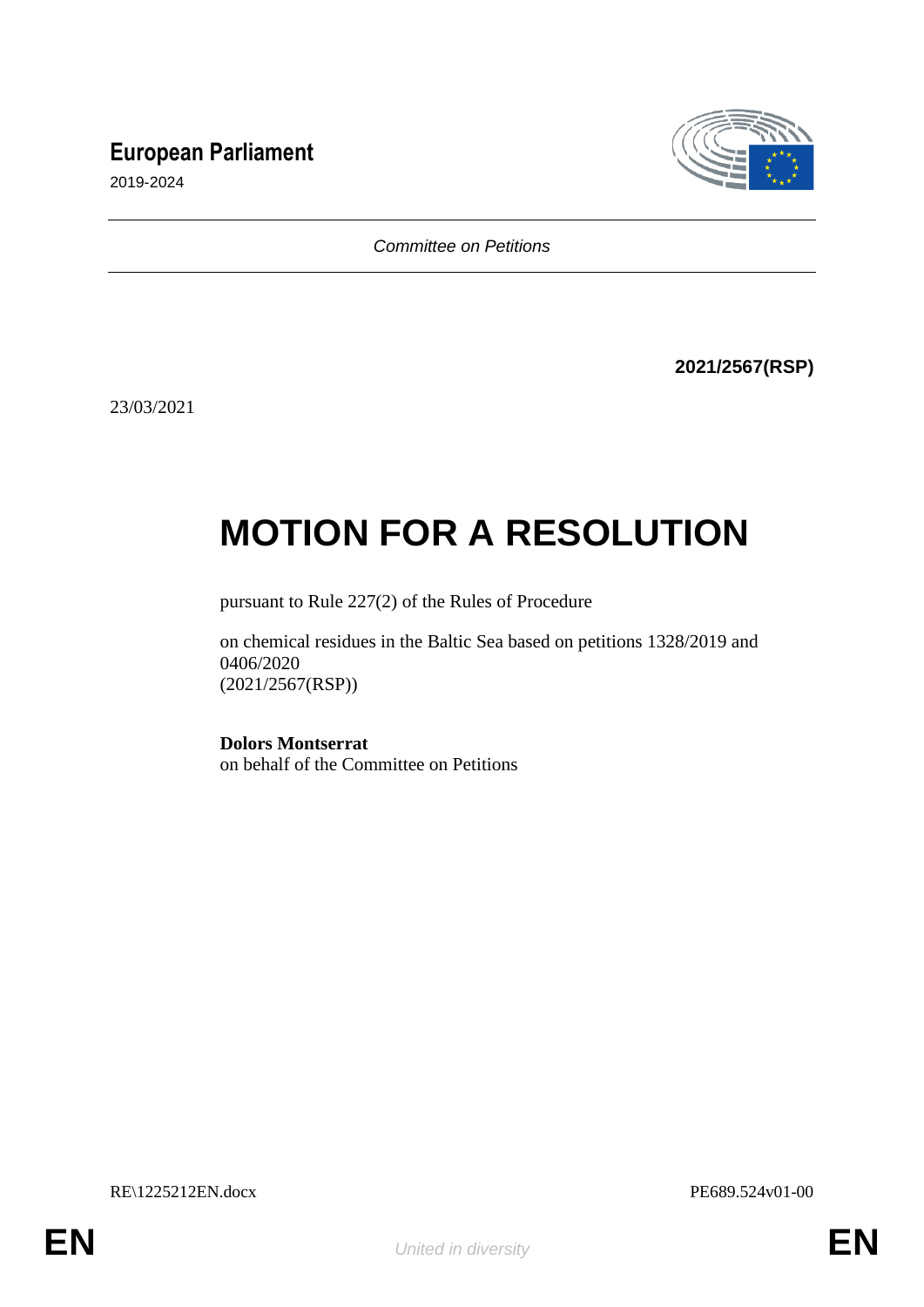## **European Parliament resolution on chemical residues in the Baltic Sea based on petitions 1328/2019 and 0406/2020 (2021/2567(RSP))**

## *The European Parliament*,

- having regard to Article 3(3) of the Treaty on the European Union (TEU), Articles 4 and 191 of the Treaty on the Functioning of the European Union (TFEU) and Articles 35 and 37 of the Charter of Fundamental Rights of the European Union;
- having regard to its Resolution on the ecological problem of the Baltic Sea, the objective of Directive 2000/60/EC establishing a framework for Community action in the field of water policy to reduce pollution and hazardous substances and the commitment of the Member States of the European Union to monitor underwater chemical munitions under Directive 2008/56/EC (Marine Strategy Framework Directive);
- having regard to the commitments to "save the sea" and to make the region a world-leader in maritime security under the European Strategy for the Baltic Sea Region (EUSBSR) and the commitment of the Member States of the European Union to eliminate seadumped chemical munitions and unexploded ordnances under the Action Plan to the European Union maritime security strategy (EUMSS);
- having regard to the European Commission's zero pollution ambition for a toxic-free environment under § 2.1.8. of the Action plan to the European Green Deal and the commitment of the European Union to halt the loss of biodiversity and to become a world leader in addressing the global biodiversity crisis pursuant to the European Union Biodiversity Strategy to 2020 and the European Union Biodiversity Strategy for 2030;
- having regard to the obligations undertaken by States pursuant to Article 2 of the 1992 UNECE Convention on the Protection and Use of Transboundary Watercourses and International Lakes and Article 4 of the 1999 Protocol on Water and Health thereto;
- having regard to the European Commission's upcoming Interreg Baltic Sea Region programme for the 2021-2027 period;
- having regard to the Convention on the Protection of the Marine Environment of the Baltic Sea Area (the Helsinki Convention), the Baltic Sea Action Plan and the findings of the Baltic Marine Environment Protection Commission (HELCOM) on sea-dumped chemical munitions;
- having regard to the commitments of States under the SDG 3.9 to reduce deaths and illnesses from hazardous chemicals and contamination, SDG 6.3 to improve water quality by eliminating dumping and minimizing release of hazardous chemicals, SDGs 14.1 and 14.2 to prevent marine pollution and to protect marine and coastal ecosystems;
- having regard to the Council of Europe Parliamentary Assembly's Resolution 1612 (2008) and its Report on the chemical munitions buried in the Baltic Sea of 28 April 2008;
- having regard to the deliberations on petitions No 1328/2019 and No 0406/2020 during the meeting of the Committee on Petitions held on 3 December 2020;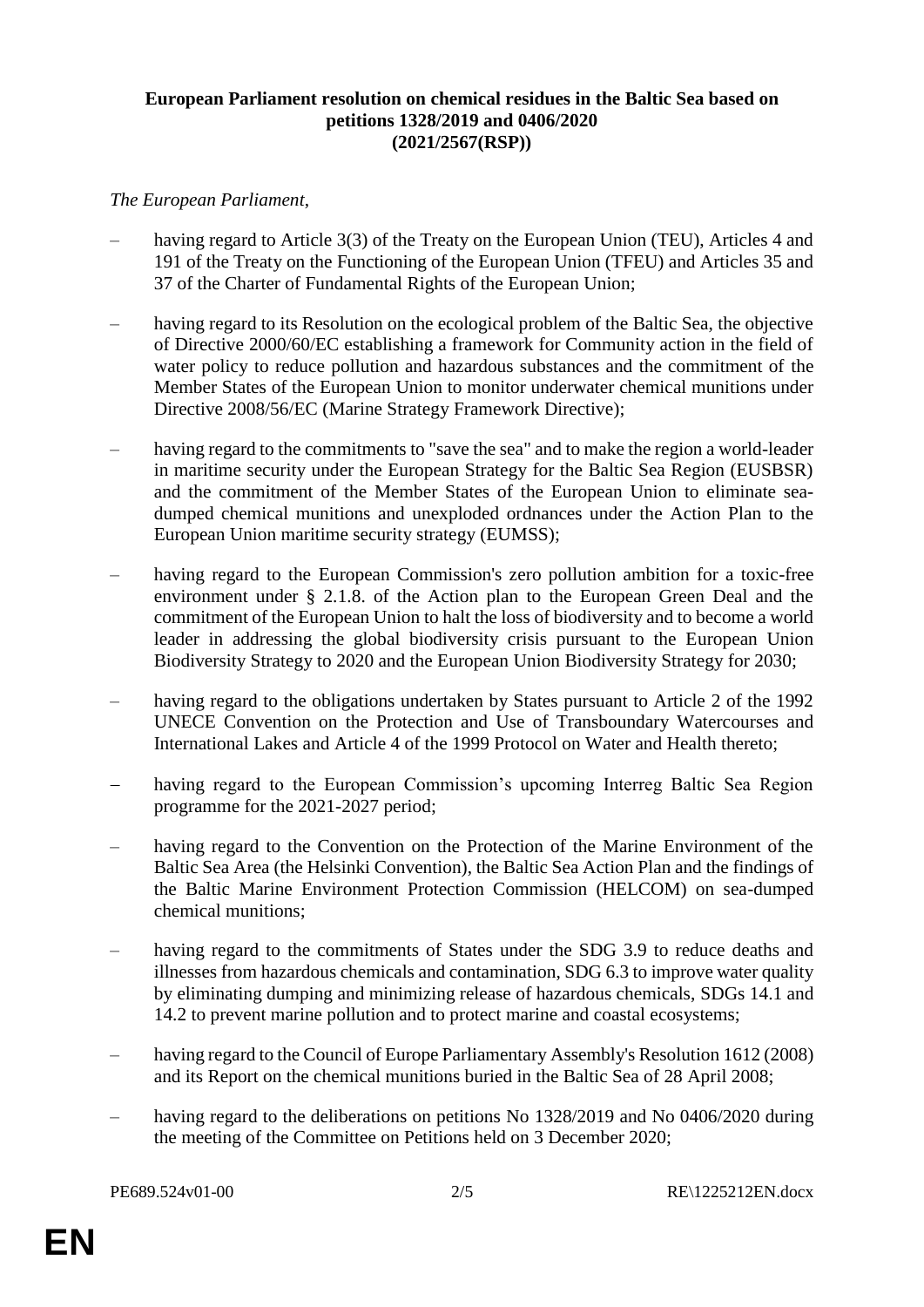- having regard to Rule 227(2) of its Rules of Procedure;
	- A. whereas at least 50 000 tonnes of these conventional and chemical weapons containing hazardous substances (such as mustard and tear gas, nerve and choking chemical agents) were dumped in the Baltic Sea since the end of the World War II;
	- B. whereas these munitions degrade slowly and leak their toxic substances in the water and thus pose danger to human health by food contamination, severe burns and poisoning upon direct contact, to the marine ecosystems and biodiversity, and to the economic activities in the region such as fishing, extracting natural resources and generating energy from renewable energy power plants;
	- C. whereas the geographic situation makes the Baltic Sea a semi-enclosed sea with slow water turnover and very low self-cleaning capacity, and whereas it is considered to be one of the most polluted seas in the world experiencing a decrease of oxygen in deep waters thus already putting in danger the marine life;
	- D. whereas valuable research has been carried out by the ad hoc working group HELCOM CHEMU, the European Union-funded project "Modelling of Ecological Risks related to Sea-Dumped Chemical Weapons" (MERCW) and by the ad hoc expert groups HELCOM MUNI and HELCOM SUBMERGED;
	- E. whereas the need for stronger cooperation was expressed during the Colloquium on the Challenges of Unexploded Munitions in the Sea held on 20 February 2019 in Brussels;
	- F. whereas the international community lacks reliable information about the volume, nature and locations of the disposed munitions due to the poor documentation of these activities and the insufficient research on the seabed of the Baltic Sea;
	- G. whereas no consensus has been reached on the current state of the munitions, the exact danger they pose and the possible solutions for this problem;
	- H. whereas the Interreg Baltic Sea Region programme provided funding for the 2011-2014 CHEMSEA, the 2016-2019 DAIMON and the 2019-2021 DAIMON 2 projects in the total amount of EUR 10.13 million (of which EUR 7.8 million (77%) came from the European Regional Development Fund) and which studied the dumping locations, the content and the state of the munitions and how they react to Baltic conditions and which provided administrations with decision-making tools and with training in technologies for risk analysis, remediation methods and environmental impact assessment;
	- I. whereas the issue of conventional and chemical munitions dumped in the sea is being addressed by the NATO which is equipped with adequate tools, instruments and experience to successfully resolve this problem;
	- J. whereas the CHEMSEA project's conclusion, which ended in 2014, is that while chemical munitions dumping sites do not represent an immediate threat, they will continue to be a problem for the Baltic Sea;
	- K. whereas the high transport density and the high rate of economic activities in the Baltic Sea region make this issue not only environmental but also one which has considerable economic implications, including on the fishing industry;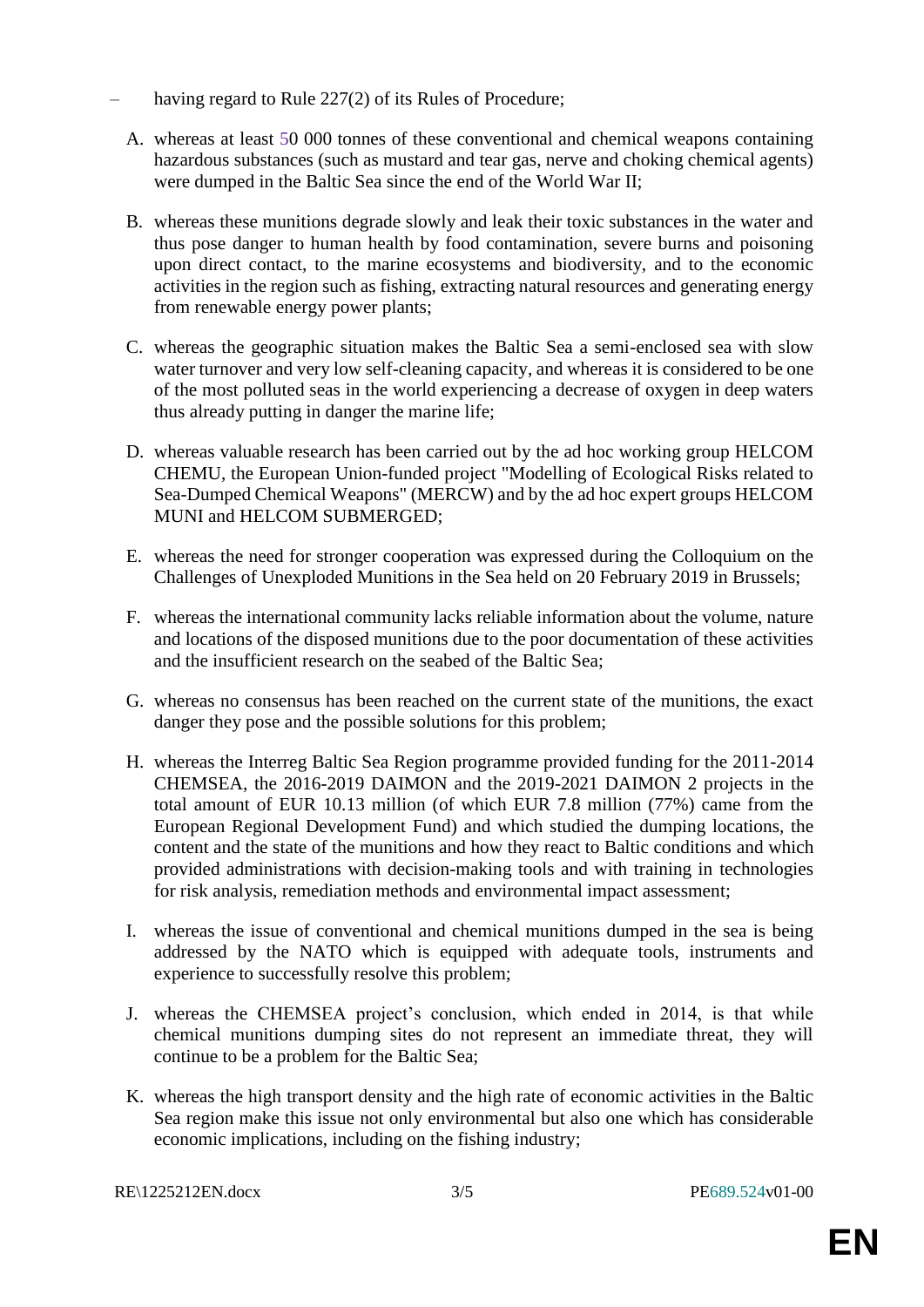- 1. Underlines that the environmental and health dangers posed by the munitions disposed in the Baltic Sea after the World War II is not only a regional European but a global problem of serious nature with unpredictable short- and long-term transboundary effects;
- 2. Urges the international community in the spirit of cooperation and genuine solidarity to enhance the monitoring of dumped munitions, to minimise the possible risks for the marine environment and activities, and urges all sides involved in possession of classified information about the dumping activities and their exact locations to declassify this information and to provide the affected countries, the European Commission and the European Parliament with access to it as a matter of urgency;
- 3. Calls on the European Commission and the Joint Programming Committee of Interreg Baltic Sea Region to secure adequate financing for research and actions required to resolve the dangers coming from the dumped munitions in the Baltic Sea and welcomes the consistent efforts and the constructive research conducted by the Baltic Marine Environment Protection Commission (HELCOM) and within the frameworks of the CHEMSEA, the DAIMON and the DAIMON 2 projects financed by the Interreg Baltic Sea Region programme;
- 4. Calls on all sides involved to respect the international environmental law and to provide further financial contributions to the Interreg Baltic Sea Region programme for the 2021- 2027 period and welcomes the 2021-2027 transnational Baltic Sea Region (BSR) programme which will fund measures to reduce the pollution of the Baltic Sea;
- 5. Stresses the necessity for regular monitoring of the progress of the munitions' corrosion, for an up-to-date environmental risk assessment on the impacts of the released contaminants on human health, the marine ecosystems and the biodiversity in the region;
- 6. Welcomes the efforts on the national level such as mapping of the locations of the dumped munitions as well as controlling and removing hazardous materials;
- 7. Emphasises in this relation the importance of inter-State and inter-regional cooperation mechanisms, of the free access to public information and of the efficient exchange of scientific knowledge and research;
- 8. Calls on the European Commission in relation to its zero pollution ambition for a toxicfree environment to establish jointly with the affected Member States and other stakeholders and organisations an expert group with a mandate: (i) to study and map the exact locations of contaminated areas; (ii) to propose suitable environmentally-friendly and cost-effective solutions for controlling and cleaning the pollution with the ultimate aim of removal or full neutralisation of the hazardous materials where extraction is impossible; (iii) to develop reliable decision-making support tools; (iv) to conduct an awareness-raising campaign in order to inform the affected groups (such as fishermen, inhabitants, tourists and investors) of the potential health-related and economic risks and (v) to develop emergency response guidelines in case of an environmental disaster;
- 9. Regrets that none of the allocated EUR 8.8 million from the European Neighbourhood Instrument were used for the DAIMON and the DAIMON 2 projects under the Interreg Baltic Sea Region programme;
- 10. Calls on the European Commission to engage all relevant European agencies and